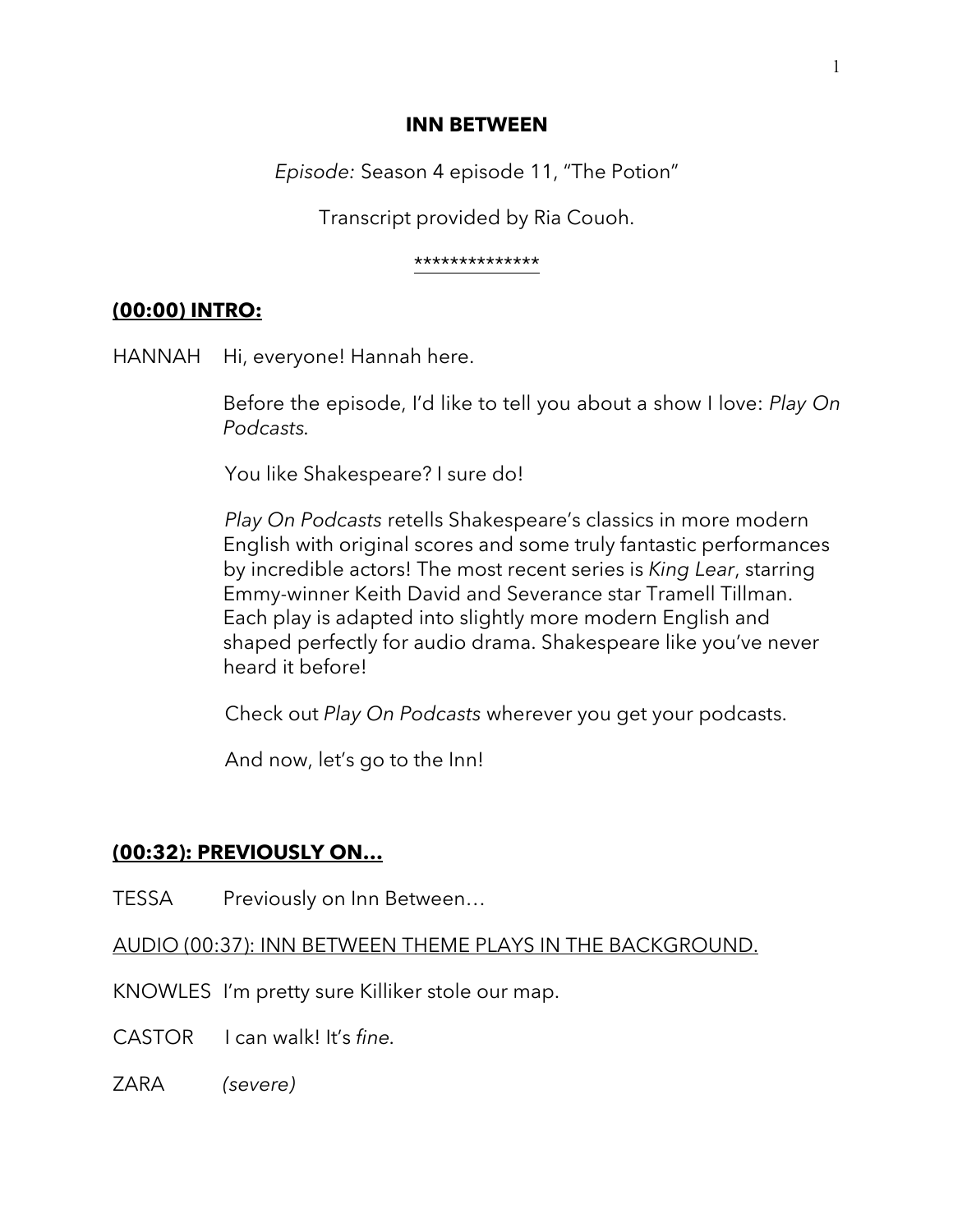You're getting worse, not better.

TODE If we don't find a way to pick up our pace, I fear we may fall behind.

AUDIO (01:33): INN BETWEEN THEME FADES.

# **(01:35) THE POTION.**

# AUDIO (01:37): BACKGROUND SOUNDS OF A TAVERN.

# SFX (01:41): SEVERAL SETS OF FOOTSTEPS APPROACH.

- ZARA This is why *most* adventuring parties have at least *one* healer.
- KNOWLES I admit… this *is* an issue.

# SFX (01:51): CHAIR SCOOTS, A LITTLE CLUMSILY.

- CASTOR Thanks, Knowles.
- KNOWLES No problem.
- CASTOR *(sigh)*

Seeing as we started as an *investigative* crew, needing a healer wasn't really a huge priority.

- ROSIE Would you say it's a priority now?
- CASTOR Oh, well, sure. *Now.*
- TODE *(regretfully)*

I wish I could do more. The berries really *are* only a stopgap.

ROSIE We could… We could ask…?

# SFX (02:14): FOOTSTEPS APPROACH QUICKLY.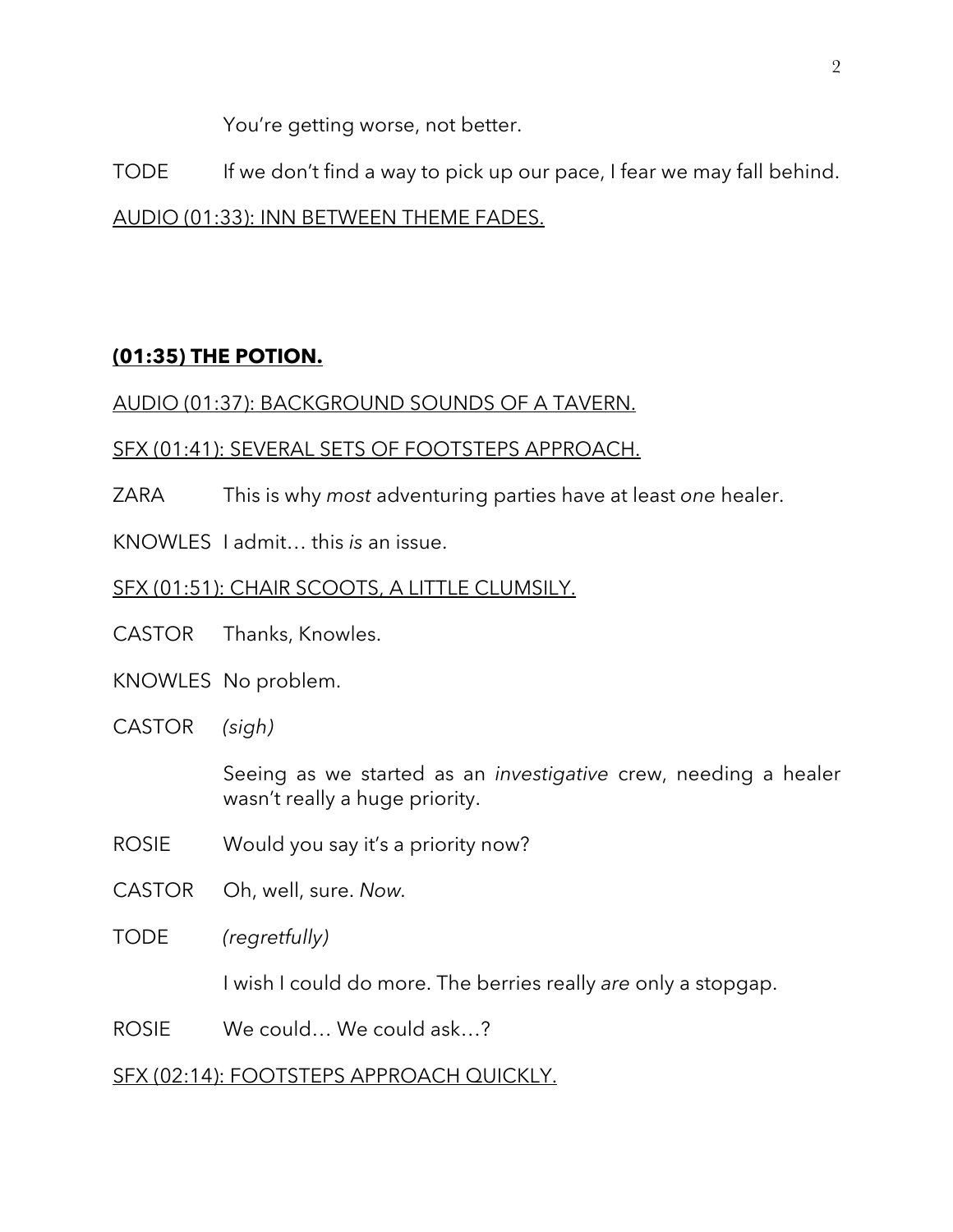#### KNOWLES *No.*

- SADIYAH Ask me what?
- CASTOR *(yelps)*

Uh— How do you *know* what…?

SADIYAH *(flatly)*

Goddess.

You do know I can't heal anything directly, right? Especially not after the damage has been done.

- KNOWLES We didn't ask!
- SADIYAH *(dripping with sarcasm)*

Sure, you didn't.

And you didn't want me to take even *one* single action to make sure you make it to the Glacial Caverns, right?

- TODE Knowles, I believe she's pointing out the fact that this is no time to be stubborn?
- KNOWLES Thanks, Tode.
- SADIYAH Your friend is very wise, you know.
- ROSIE *(pleading)*

Come on, Knowles!

- KNOWLES Castor, what do you want to do?
- CASTOR Oh… Uhm… *Gods!* I—I'm just ready for my ankle to quit hurting.

#### AUDIO (03:01): A PAUSE.

KNOWLES (long-suffering sigh)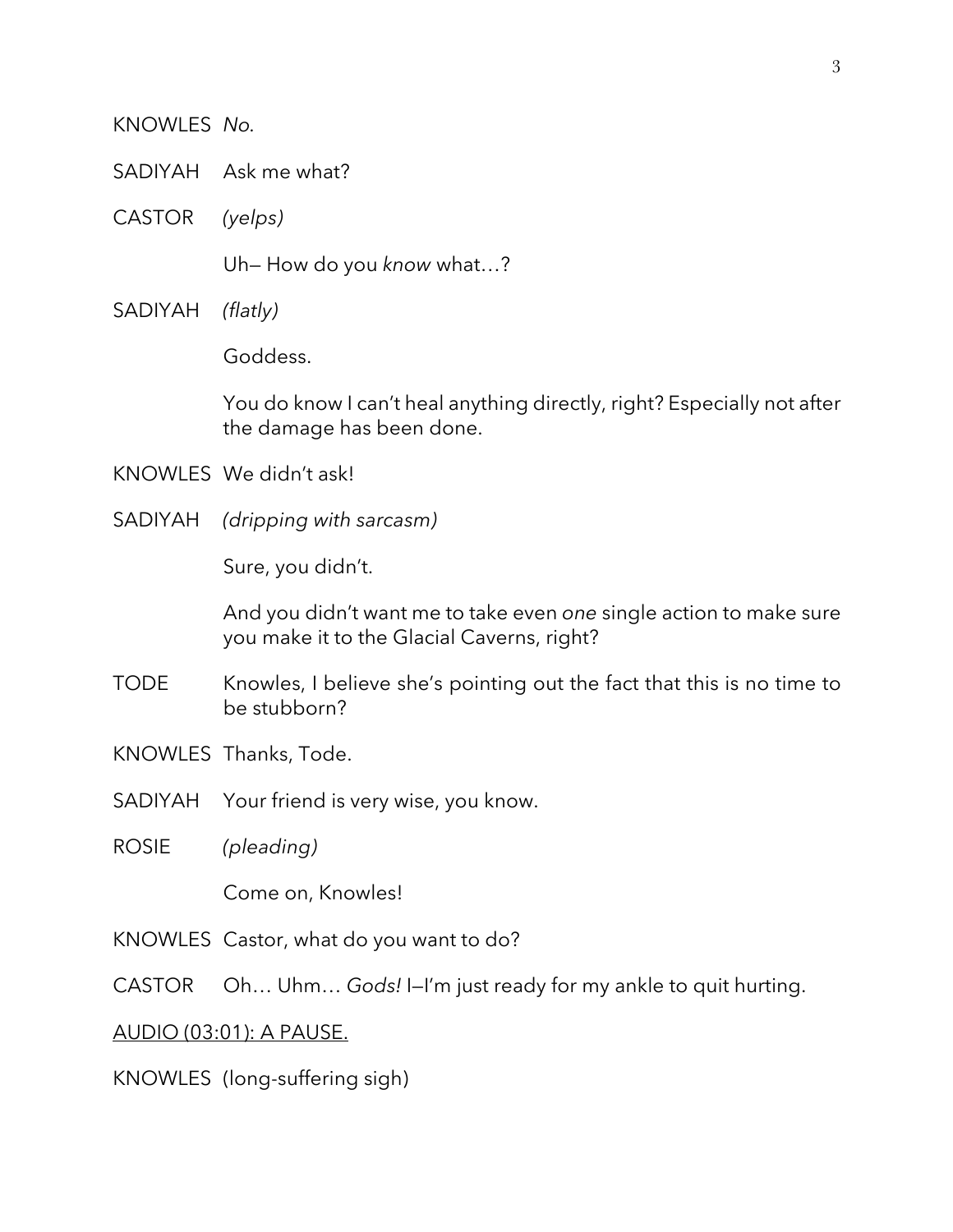What do you have in mind?

- SADIYAH Wouldn't you know it! An old friend of Tessa's will be coming by for a visit!
- KNOWLES And… what's going to go wrong?
- SADIYAH *(mysteriously)*

Nothing permanent! Have a little faith.

- KNOWLES Sorry, lately I've had a hard time trusting to luck.
- SADIYAH Unless a friend's in trouble, apparently.
- TESSA *(from a distance)*

Sadiyah, would you come bring this order out?

SADIYAH Duty calls, dears. So long!

## SFX (03:33): FOOTSTEPS FADING AWAY.

- CASTOR Thanks…?
- KNOWLES No, you're right. It's the sensible thing to do.
- ZARA You just don't have to like it?

KNOWLES I *don't* have to like it!

### SFX (03:45): DOOR CREAKS OPEN.

- GLINDIS *Hello?*
- TESSA *(delighted)*

Glindis? Is that you?

GLINDIS *(sweetly, affable)*

Tessa, darling! Oh, I *thought* this was the Goblin's Head!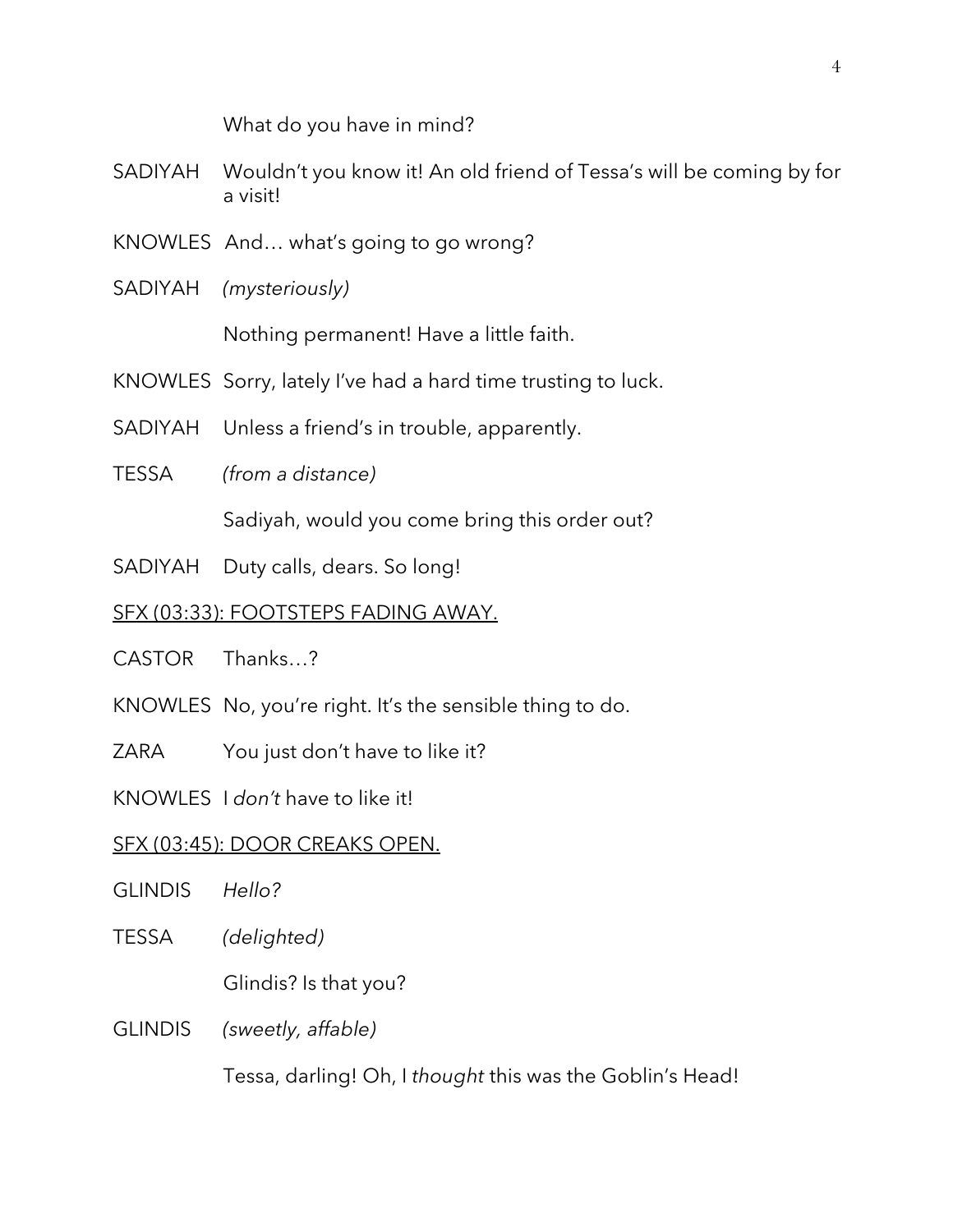| <b>ROSIE</b>   | That'll be Tessa's old friend, I guess.                                                                      |
|----------------|--------------------------------------------------------------------------------------------------------------|
| <b>TESSA</b>   | Pardon me for not standing, dear. My leg's troubling me.                                                     |
| <b>GLINDIS</b> | Oh! Then, you'll be interested in what I've been brewing up!                                                 |
| <b>TESSA</b>   | (fondly)                                                                                                     |
|                | What is it this time, Glindis?                                                                               |
| <b>GLINDIS</b> | I've been trying my hand at potion-brewing!                                                                  |
|                | (eagerly)                                                                                                    |
|                | I'd sell you a healing potion!                                                                               |
| ZARA           | Oh, fine                                                                                                     |
| <b>TESSA</b>   | Already tried one, dear. It helped quite a bit, but I'm awfully old<br>these days.                           |
| <b>GLINDIS</b> | Oh, you humans and your aging!                                                                               |
| <b>TESSA</b>   | You halflings and your teasing!                                                                              |
| <b>ROSIE</b>   | Uhm Excuse me? Glindis, was it?                                                                              |
| <b>TESSA</b>   | Oh, hello adventurers.                                                                                       |
|                | Yes, this is Glindis. They're a <i>dear</i> friend of mine. She's always got<br>something new up her sleeve. |
| <b>GLINDIS</b> | I just like to try new things!                                                                               |
| <b>TESSA</b>   | How many new things have you tried this week?                                                                |
| <b>GLINDIS</b> | Ah, a scant half-dozen!                                                                                      |
| <b>ROSIE</b>   | I don't suppose you'd sell us a healing potion or two?                                                       |
| <b>GLINDIS</b> | I certainly would! What seems to be the issue?                                                               |
| <b>CASTOR</b>  | (dejected)                                                                                                   |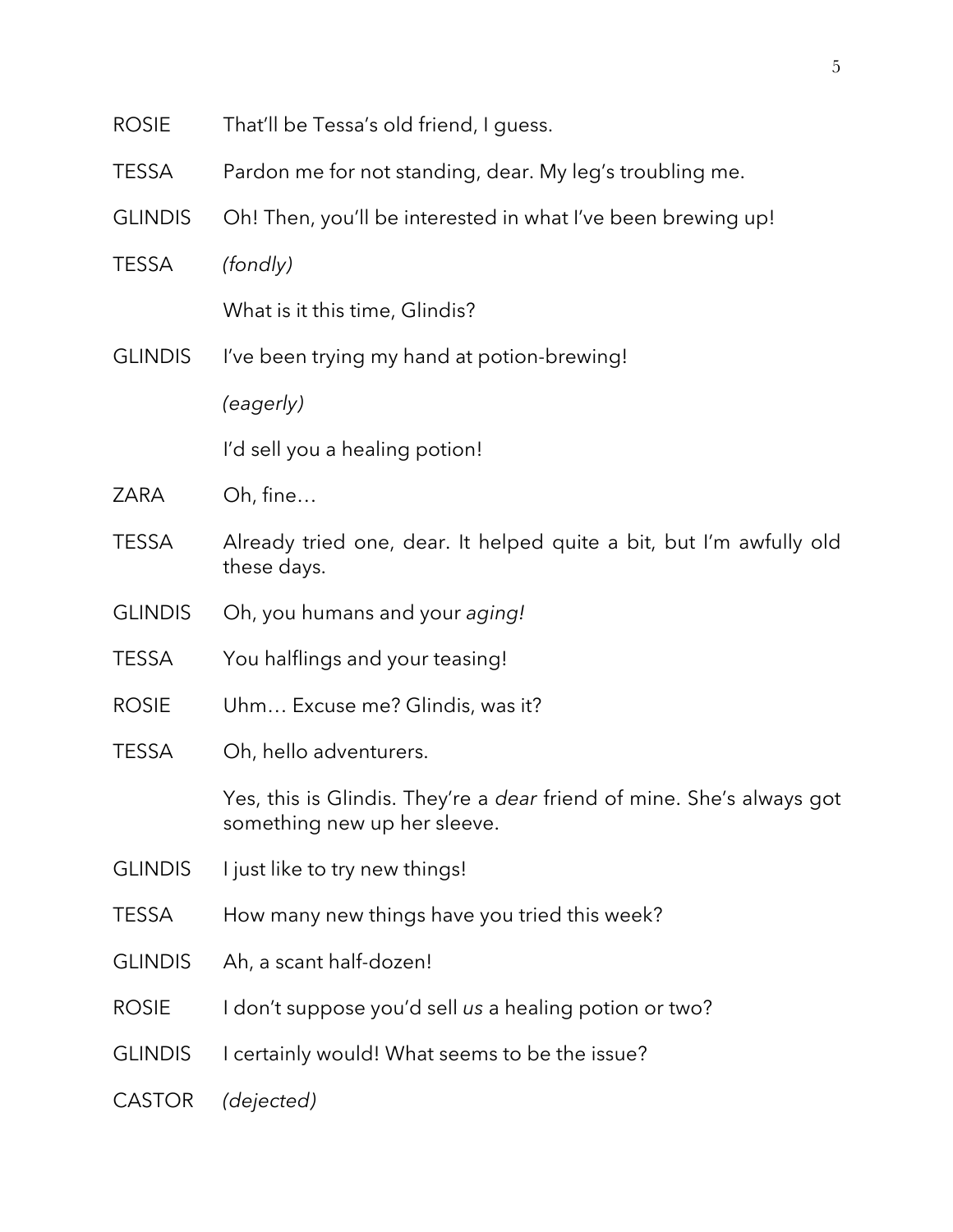I twisted my ankle.

- TODE It's not broken, but he's having trouble walking on it.
- GLINDIS You are in luck, young dwarf! I have one last standard potion. Should fix you up nicely!

## SFX (05:11): GLASS CLINKS.

CASTOR *(relieved)*

Oh, thank you so much!

- KNOWLES How much?
- GLINDIS Well… Let's see if it works first, hm? This batch can be a little… *spotty.*

### SFX (05:23): CORK IS REMOVED FROM THE GLASS BOTTLE.

- CASTOR The whole thing?
- GLINDIS For best results, yes. It shouldn't take more than a few seconds to work.
- CASTOR Okay…

*(swallows)*

- ZARA How do you make a healing potion?
- GLINDIS Oh, it's not hard, if you know the spell. That's proprietary, of course… but the base is relatively uncomplicated. It does take a few specialized ingredients…

*(sheepish)*

Which I was *hoping* you might have lying around, Tessa.

- TESSA What sort of ingredients?
- GLINDIS Any silverleaf ferns? Or maybe… book leaf ferns. That'd be a fine substitute.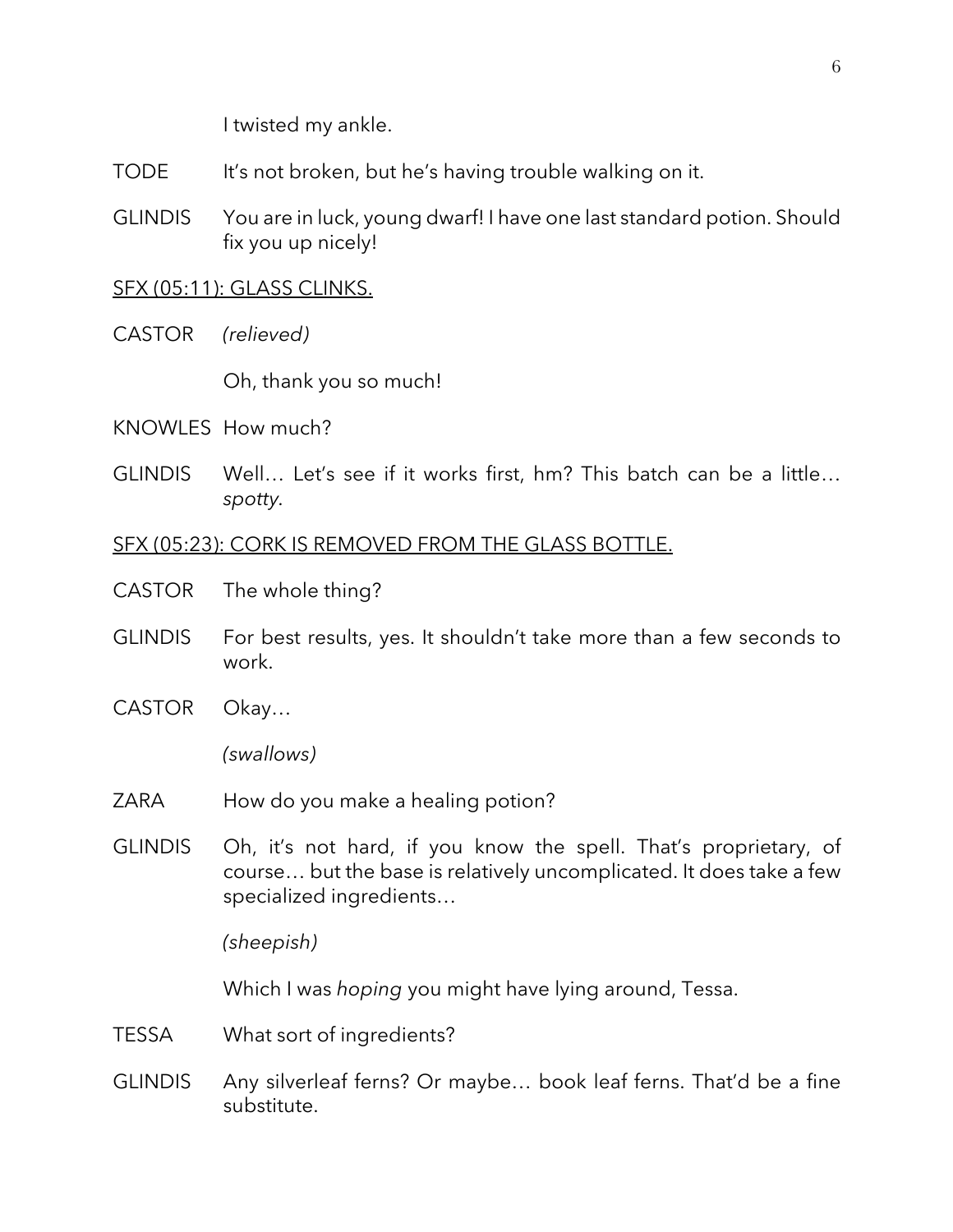- TESSA I… think I do…
- CASTOR *(alarmed)*

Uhm!

- KNOWLES What's wrong?
- GLINDIS Are you alright?
- CASTOR Are you… sure this is a *healing* potion?
- GLINDIS Well, I can't think what else it…

*(dawning horror)*

Would…

*(trails off)*

- ROSIE What's wrong? Is it not working?
- CASTOR It's not working at all! And, uh, uhm... I feel...?
- GLINDIS *(apprehensive)*

What color was the top of that cork?

CASTOR *(equally dreadful)*

Uh… red?

- GLINDIS Oh dear…
- TESSA Glindis! What did you give him?
- GLINDIS I'm afraid that was a love potion...
- CASTOR *(resigned, tired, shaky)*

Huh… yup… that makes sense…

TESSA Dear, you *know* that's not ethical.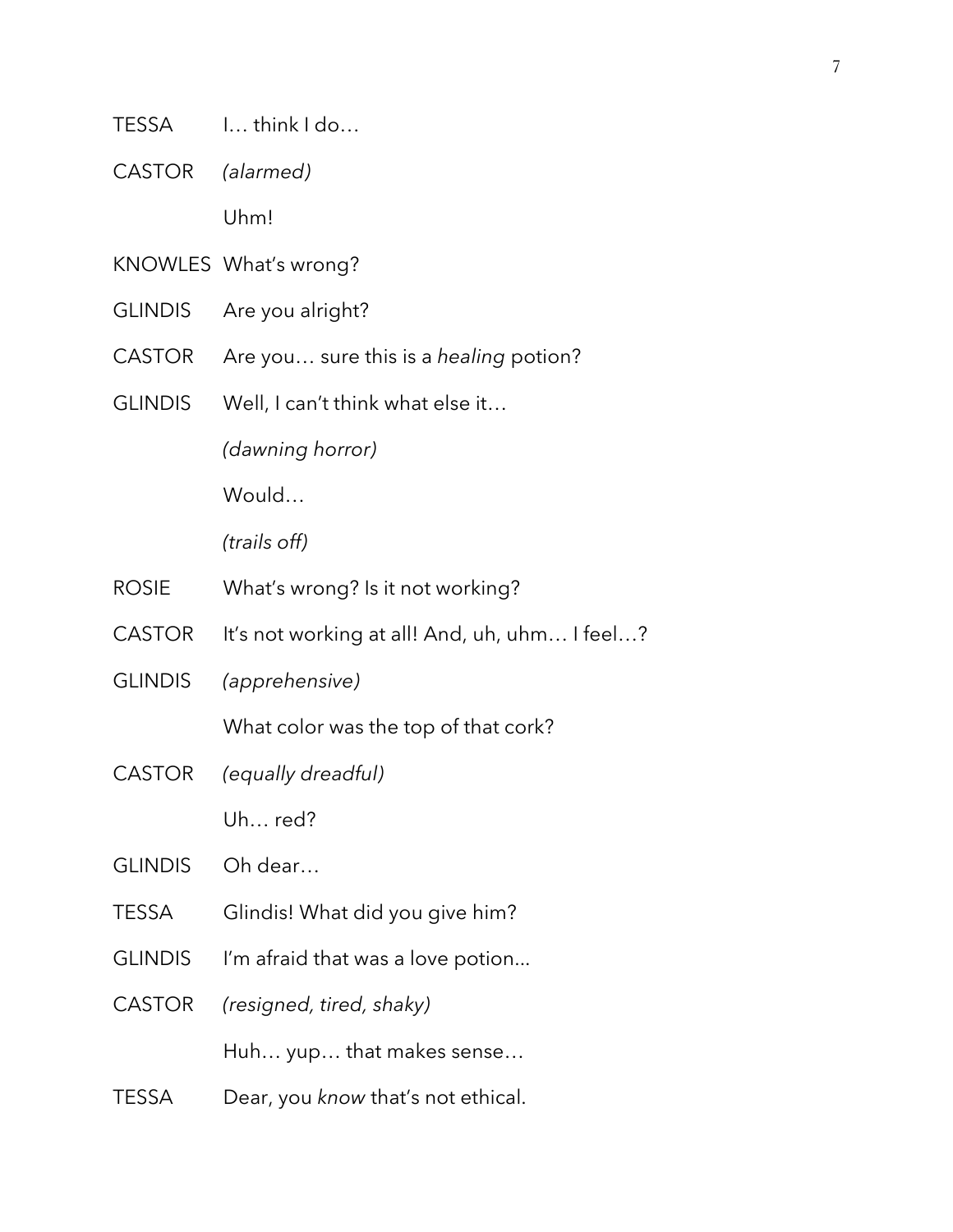GLINDIS It was just an experiment! I-It's not full strength, young sir! Don't worry. CASTOR *(panicked yell)* What does that mean? GLINDIS It should wear off within the hour! *And* you still have control of all your faculties, isn't that nice? ROSIE So, you don't actually have any healing potions? And you made Castor a guinea pig? GLINDIS Well, at this point a healing potion seems like nothing so much as a fair trade… Tessa, darling, why don't you and I head to the kitchen and brew up a fresh one? I have just enough of the base left. If the recipe works, I'll throw in a couple extra for the trouble. ZARA *(icily)* That's probably the *least* you could do. KNOWLES *(sighs)* It's a deal. CASTOR Thank you… or… sorry…? GLINDIS You don't owe me either sentiment, I'm sure. Come along, Tessa! Show me where those ferns are. TESSA Right this way. SFX (07:38): DOOR CREAKS OPEN AND SHUTS CLOSE. TODE How are you doing, Castor? CASTOR *(dryly)*

I would prefer not to answer that question.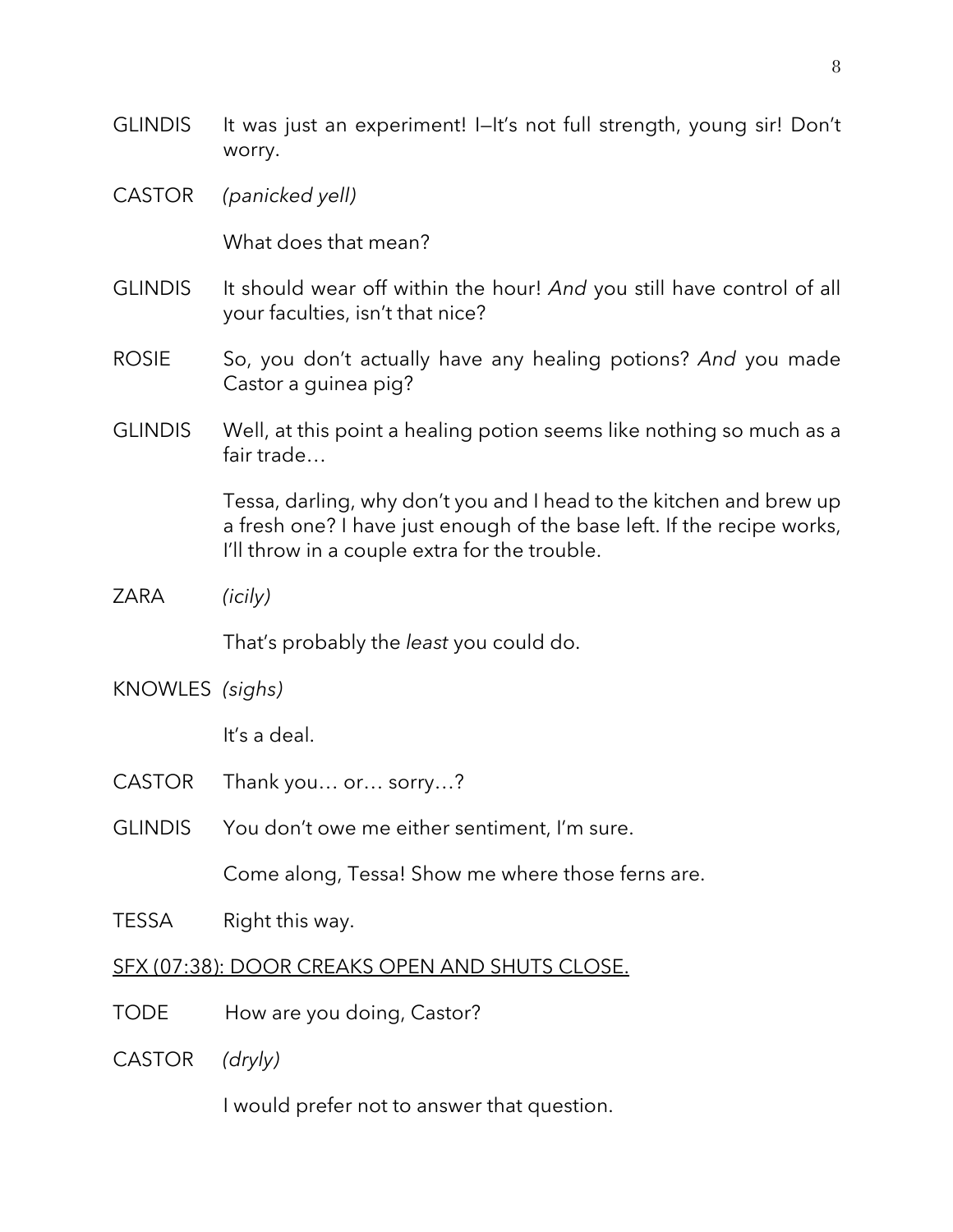ZARA *(sympathetic)*

Love potions are no joke. Even diluted ones.

KNOWLES Mm… We've already fought a *demon…*

*(considering)*

Would it be so hard to fight a goddess?

CASTOR *(sigh)*

Look, this is the price I have to pay to catch up with Max and his crew. I'll just…

*(through gritted teeth)*

*(continued)*

… *tough it out* for an hour.

Glindis said it wasn't permanent.

- ROSIE Seriously, though, are you okay?
- CASTOR I *cannot* fully express how uncomfortable I am.

#### AUDIO (08:20): A SMALL PAUSE.

- ZARA So, who are you in love with?
- ROSIE *(disbelieving)*

Zara!

- ZARA Love potions are directed! They kick in for the first person you see.
- TODE Who did you see first?
- CASTOR *(with fake cheer)*

*I* am not answering that question!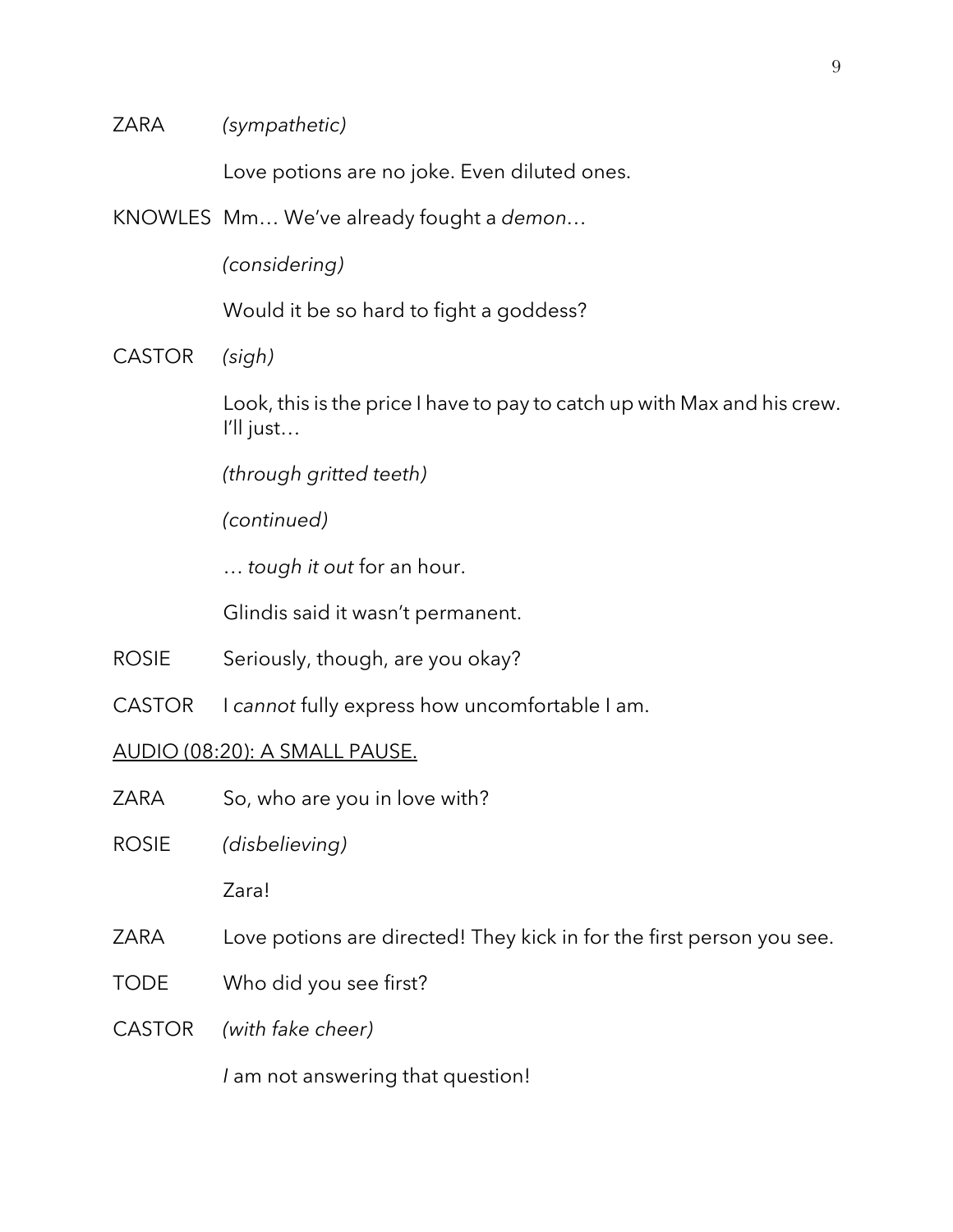- ZARA Did anyone else see?
- KNOWLES Okay, normally? I would be *all* for this ridiculousness…

*(seriously)*

But we're making Castor uncomfortable.

- ROSIE *More* uncomfortable.
- CASTOR Yes! Thank you! More uncomfortable.
- TODE You are much more uncomfortable than I would expect.
- CASTOR *Why* would I enjoy having my emotions *played with* against my will? I've had more than enough of that in my life already.
- ROSIE So... it's not like a bad crush?
- CASTOR Well… Well, that's a different question.
- KNOWLES How so?
- CASTOR It *is* like a crush. It's *exactly* like a crush.
- KNOWLES But…?
- CASTOR *(awkward)*
	- I… haven't had one in a while, I guess. I… forgot.
- ROSIE Oh… And when a crush is bad?

*(exaggerated whisper)*

It's *really* bad.

*(sympathetic)*

I'm sorry.

CASTOR *(curtly)*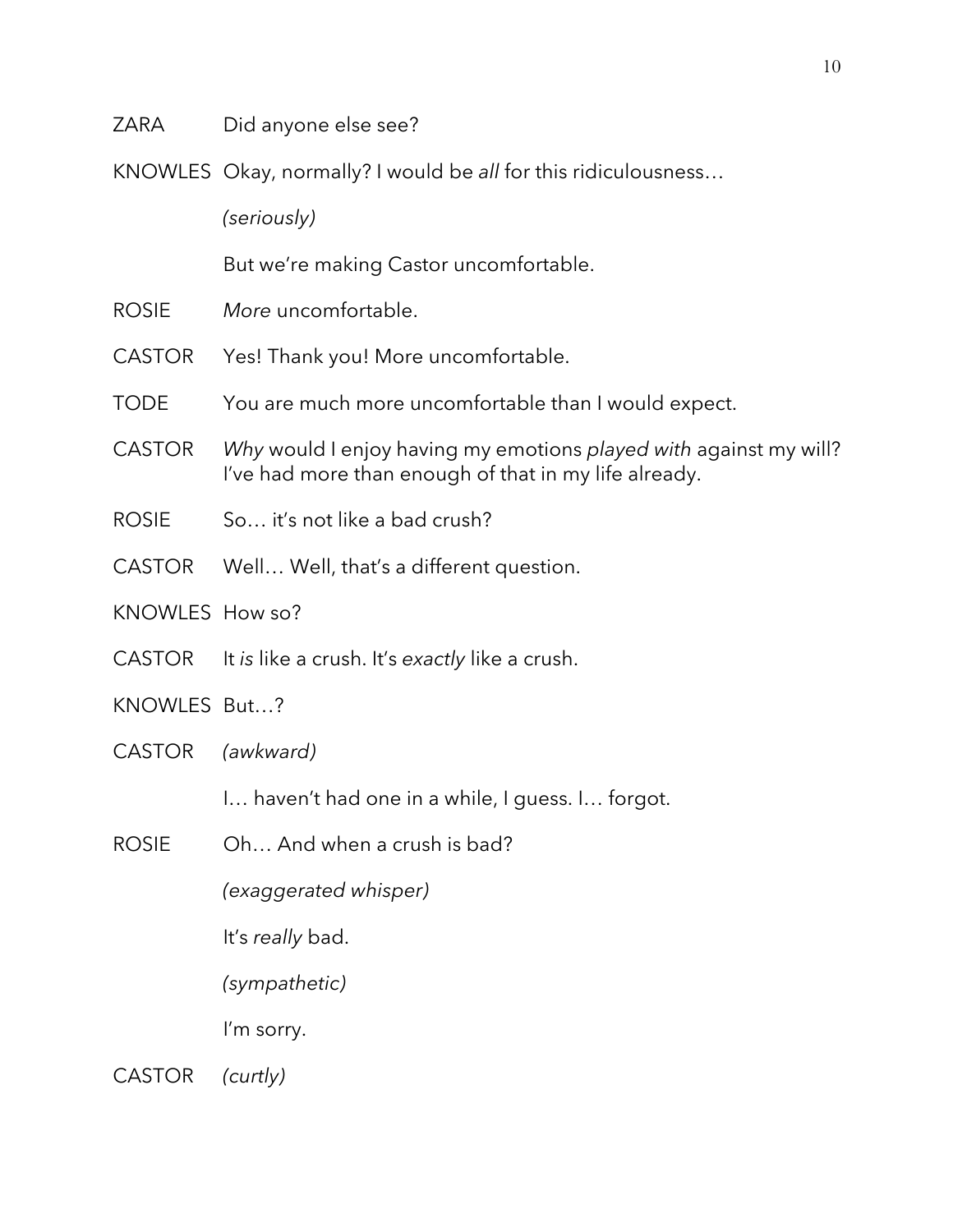Yeah. Certainly not ideal.

- KNOWLES Can we do anything to help?
- CASTOR *(pained grumble)*

*(strained)*

I… don't think I want to answer that question either.

- KNOWLES Well, hopefully Glindis is right, and it'll all be over soon.
- ROSIE You didn't drink the whole thing?
- CASTOR Oh… *no.* It tastes *awful,* so I… stopped for a second to see if it was working!
- TODE What does it taste like?
- CASTOR Uhm…

*(smacks his lips)*

Have you ever tasted *pollen?* Like… from a flower? To see why bees like it so much?

## KNOWLES Ew.

## TODE *(agreeably)*

Pollen is a complex flavor palette, it's true. Nectar tastes… a little more familiar to us bipeds.

## SFX (10:07): BOTTLE IS UNCORKED.

- ROSIE *(swallows)*
- CASTOR Rosie!
- KNOWLES What are you *doing?*
- ROSIE *(smacks her lips)*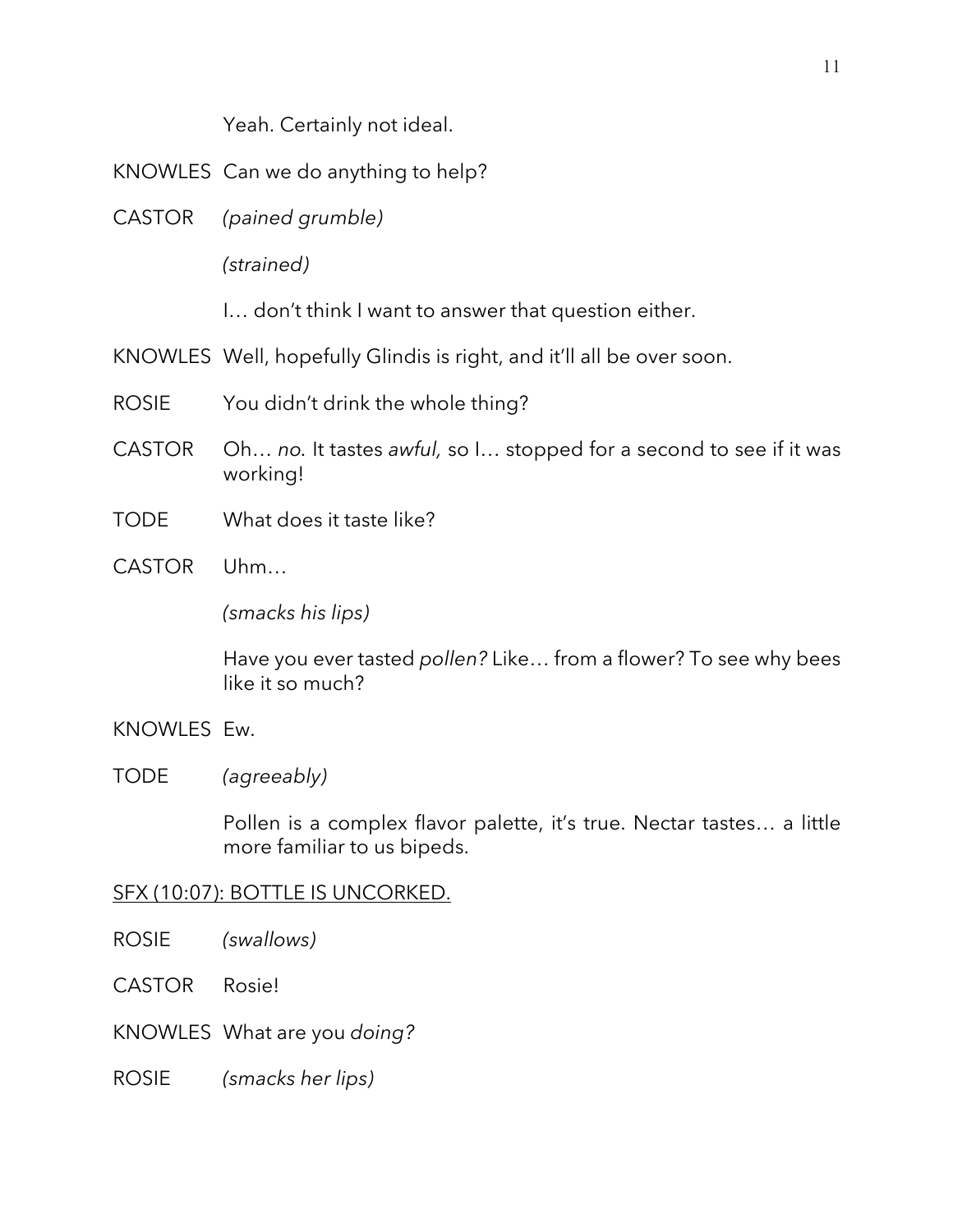|               | (flatly)                                                   |
|---------------|------------------------------------------------------------|
|               | Ew.                                                        |
|               | (curiously)                                                |
|               | Oh!                                                        |
|               | (appalled)                                                 |
|               | (gasp)                                                     |
|               | Oh no.                                                     |
| <b>ZARA</b>   | Okay, what was the point of that?                          |
| <b>ROSIE</b>  | I just thought that Castor might not want to be alone and- |
|               | (dismayed)                                                 |
|               | Oh no                                                      |
| <b>CASTOR</b> | (concerned, angrily)                                       |
|               | Why would I wish that? I wouldn't wish this on anyone!     |
| <b>ROSIE</b>  | I'm so sorry.                                              |
|               | KNOWLES Wait. Why sorry?                                   |
| <b>ROSIE</b>  | (shamefully)                                               |
|               | I saw Castor first                                         |
| <b>CASTOR</b> | (high-pitched with horror)                                 |
|               | Why would you tell me that?                                |
| <b>ROSIE</b>  | Well, you deserve to know!                                 |
| <b>CASTOR</b> | Why would you think this would help?                       |
| <b>ROSIE</b>  | I don't know!                                              |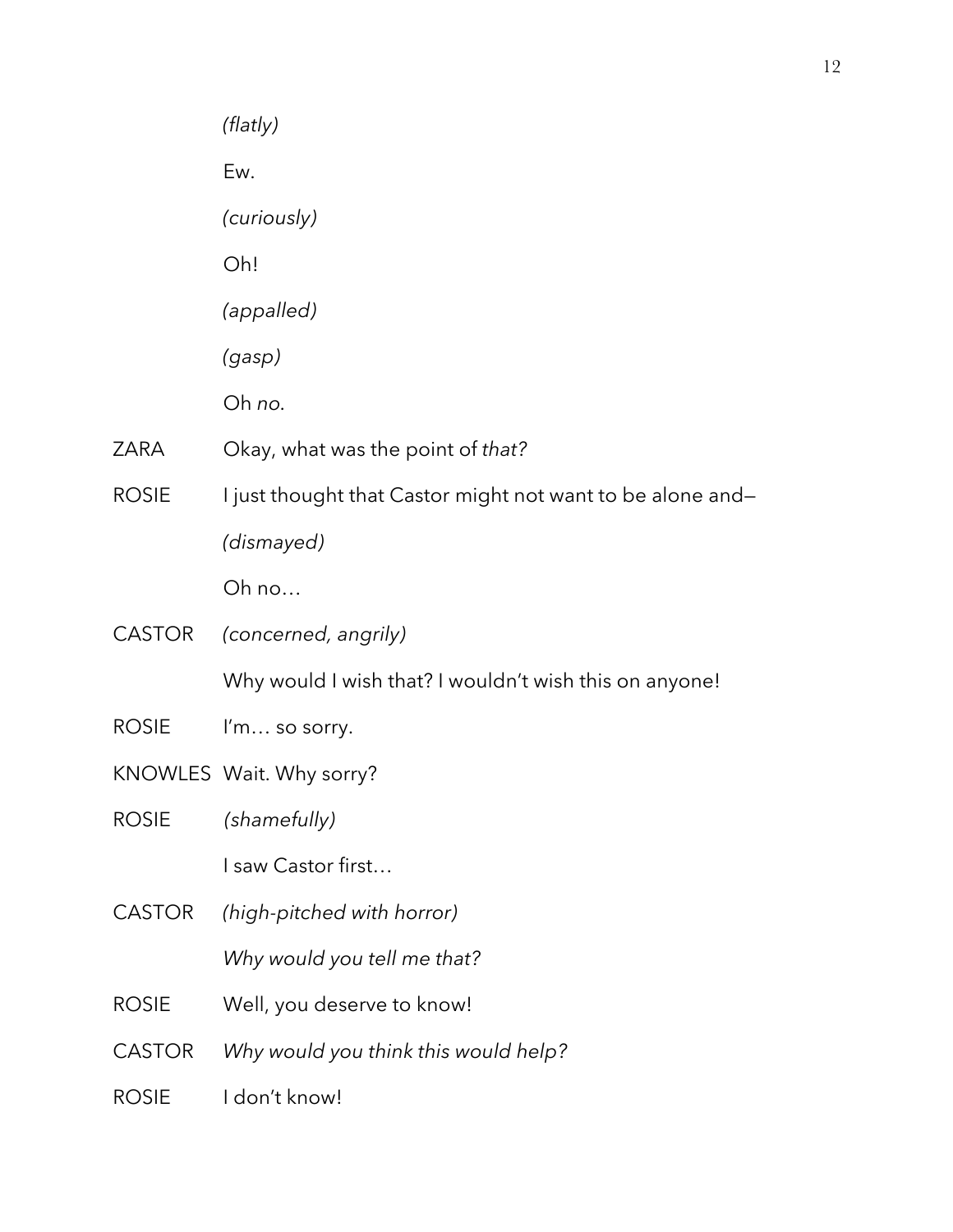## AUDIO (10:52): A PAUSE.

ROSIE *(flirtatious)*

You know, Castor, you have like… *such* pretty eyes…

*(dreamy sigh)*

CASTOR Da-da-da-ra-dah!

*(sharply)*

Stop! Stop that right now. This is a *nightmare!*

#### AUDIO (11:03): ANOTHER PAUSE.

- KNOWLES *(delighted, incredulous laughter)*
- ROSIE This isn't funny!
- KNOWLES Come on, it's a *little* funny!

*(snorts)*

- ZARA Maybe we should just all be separate until the potion's worn off.
- TODE Or perhaps we should do the opposite.
- ROSIE What do you mean…?
- CASTOR *(betrayed)*

Uh, *Tode?*

TODE *(chuckles)*

Perhaps Rosie's idea of solidarity wasn't a bad one, but instead of empathy through common experience, we should instead remember that, despite artificial feelings, we are friends.

- KNOWLES Okay. What did you have in mind?
- TODE Let us all compliment one another.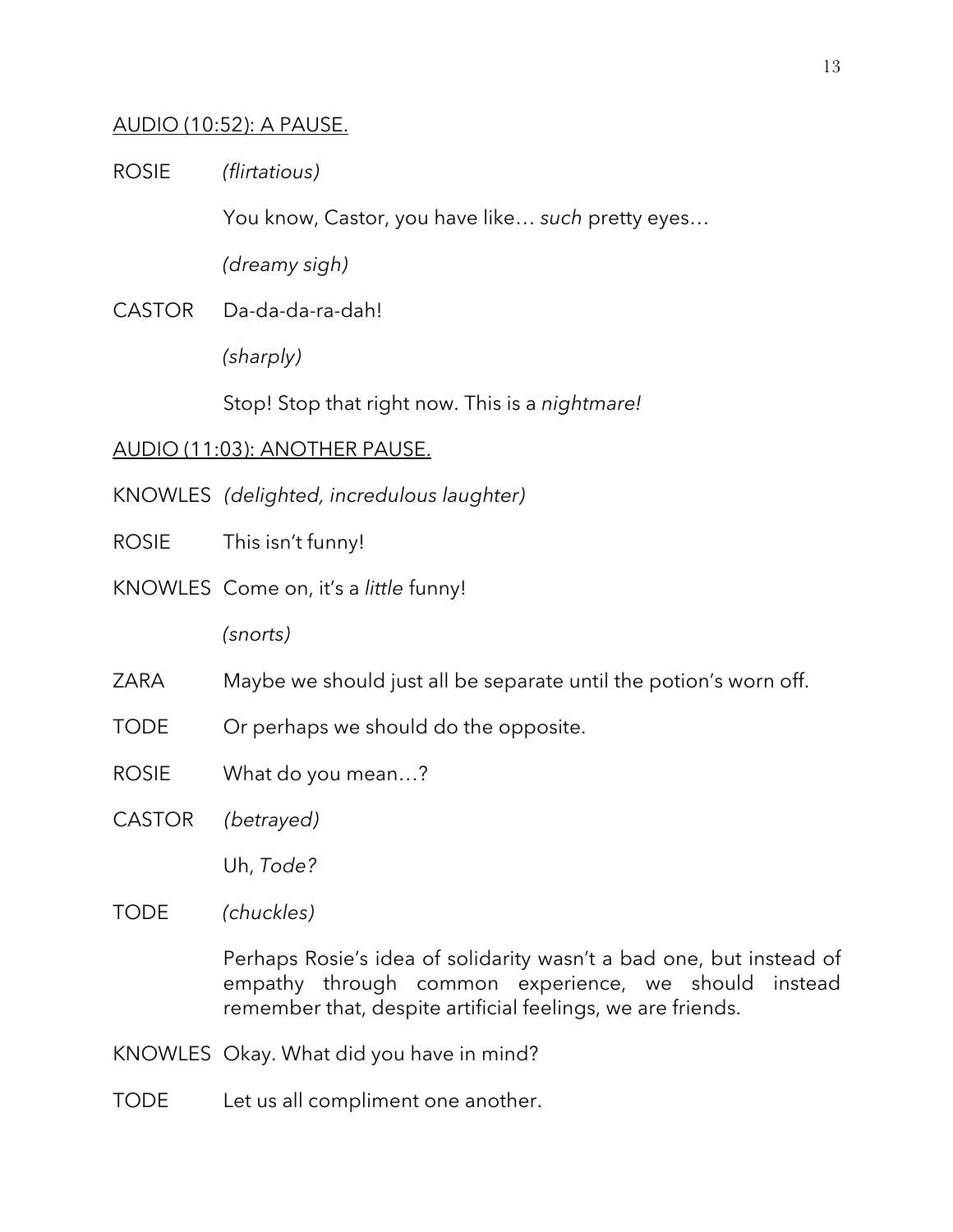- ZARA Seriously?
- KNOWLES You know what? I like it.
- ZARA *Seriously?*
- KNOWLES It will be a little awkward, which will take *some* of the pressure off Castor and Rosie, *but* it will be helpful for us as a team!

How about we just compliment the person on our left and right?

- CASTOR Okay, but... that means Rosie will be complimenting me, though.
- KNOWLES Correct, but the rule is… for those of you who are potioned, if you have to compliment the person you're crushing on, you have to do it *exactly* how you would before the potion happened to you.
- ZARA *(snappish)*

So, *I* wouldn't compliment anyone at all.

KNOWLES You're not the one sucking down potions!

*(cheerfully)*

Come on, everyone. Mandatory team-building exercise!

Rosie, you go first. Put Castor out of his misery.

- CASTOR *(miserable grumble)*
- ROSIE Okay. Right! Serious… Taking this… seriously.

*(takes a breath)*

Castor, I think the way you try to learn everything you can about one thing is amazing. I couldn't do it. I… don't have the focus.

CASTOR Oh. Really?

ROSIE Yes! You are like... *so* smart and talented and… when you…

KNOWLES *Hold up*.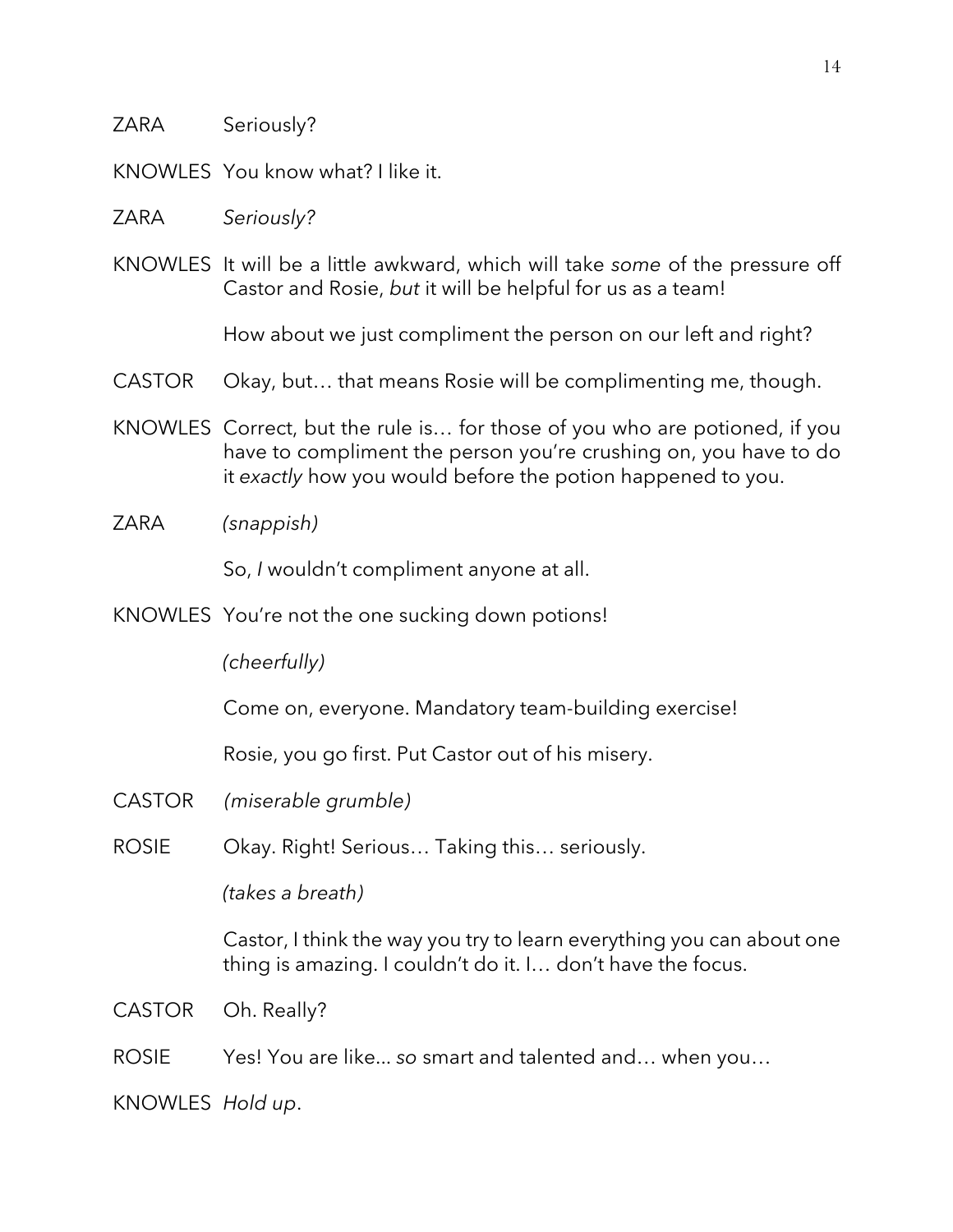*(amused, laughing a little)*

That's enough! You can finish this conversation in an hour.

- ROSIE Sorry. Uhm... Zara!
- ZARA *(small groan)*
- ROSIE Zara…

I think it's great that you keep such firm boundaries, like, you don't let *anyone* take advantage of you.

- ZARA You think that's… good?
- ROSIE Yeah! If you can't do *that,* then you end up either a *doormat* or…

*(softer)*

Running away from… everything.

- ZARA Oh.
- CASTOR l can go next.
- KNOWLES Please do!
- CASTOR Rosie, you... brighten up every room you walk into.
- ROSIE *(cooing)*

Aw!

- CASTOR Kay.
	- *(takes a breath)*
	- And… Knowles?
- KNOWLES *(teasing)*

Yes?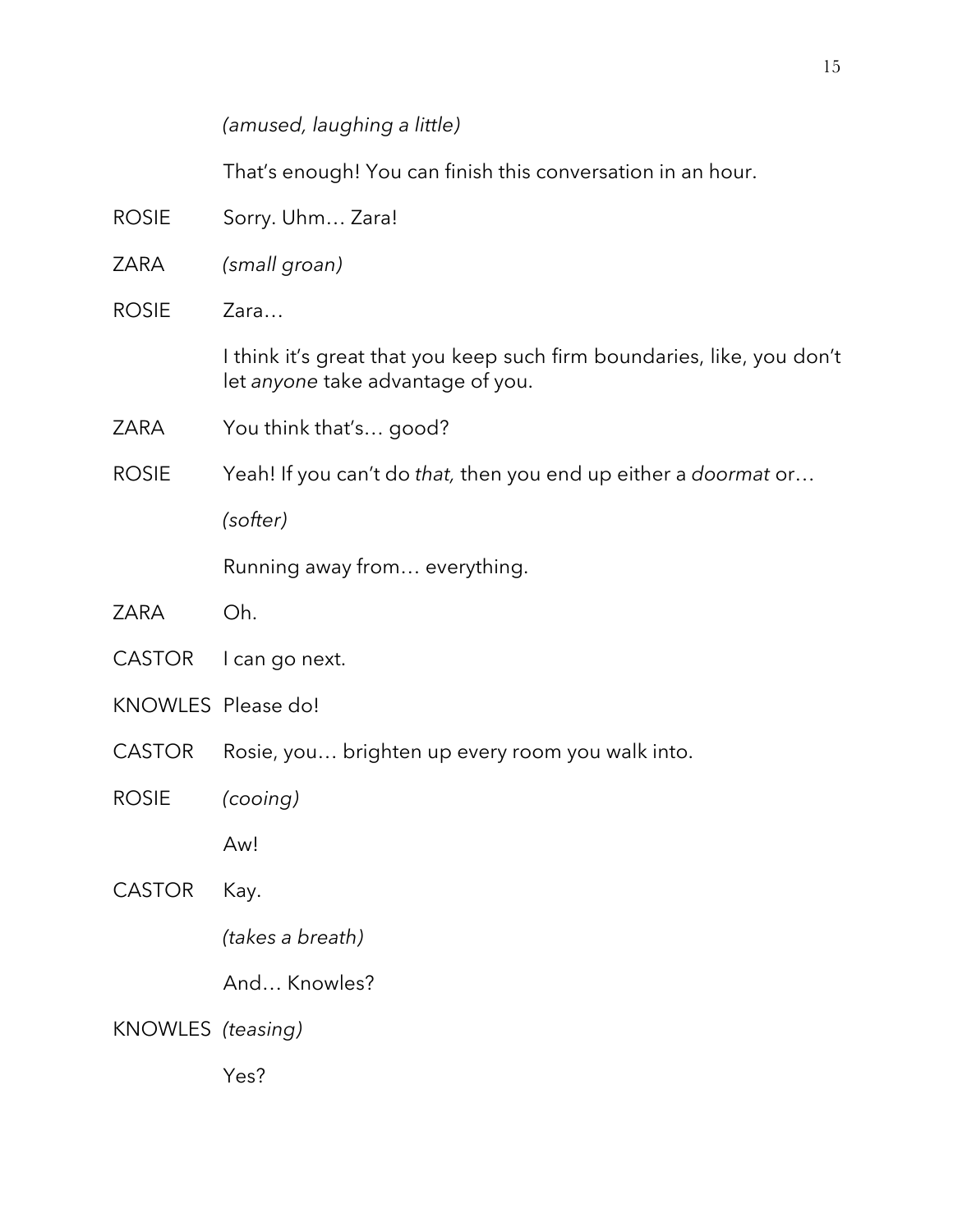- CASTOR You know how you just… *do* things? Without having to, like, stop and think about them?
- KNOWLES *(amused)*

What *kind* of things?

CASTOR Like, uh… when you're fighting, or when you have to change tactics.

I—I don't know if you know… how much of a *skill* it is...? To be able to trust your body and your gut like that…? Like…

*(takes a breath)*

It *looks* like impulse, but… I *know* it's coming from a lot of forethought and planning.

- KNOWLES I've never really thought about it.
- CASTOR Yeah, that's a gift.
- KNOWLES Wow. Thanks, Castor.

I'll go next if you like.

- TODE Please.
- KNOWLES Castor, your dedication to ethics, in the face of *all* you've been through, is downright inspiring.
- CASTOR Ethics?
- KNOWLES Yeah. I know what it looks like to think through *every* permutation. You do that with moral dilemmas.

We should all look up to you for that.

- CASTOR I… I do, yeah. Thank you.
- KNOWLES Only truth!

And Tode, my man!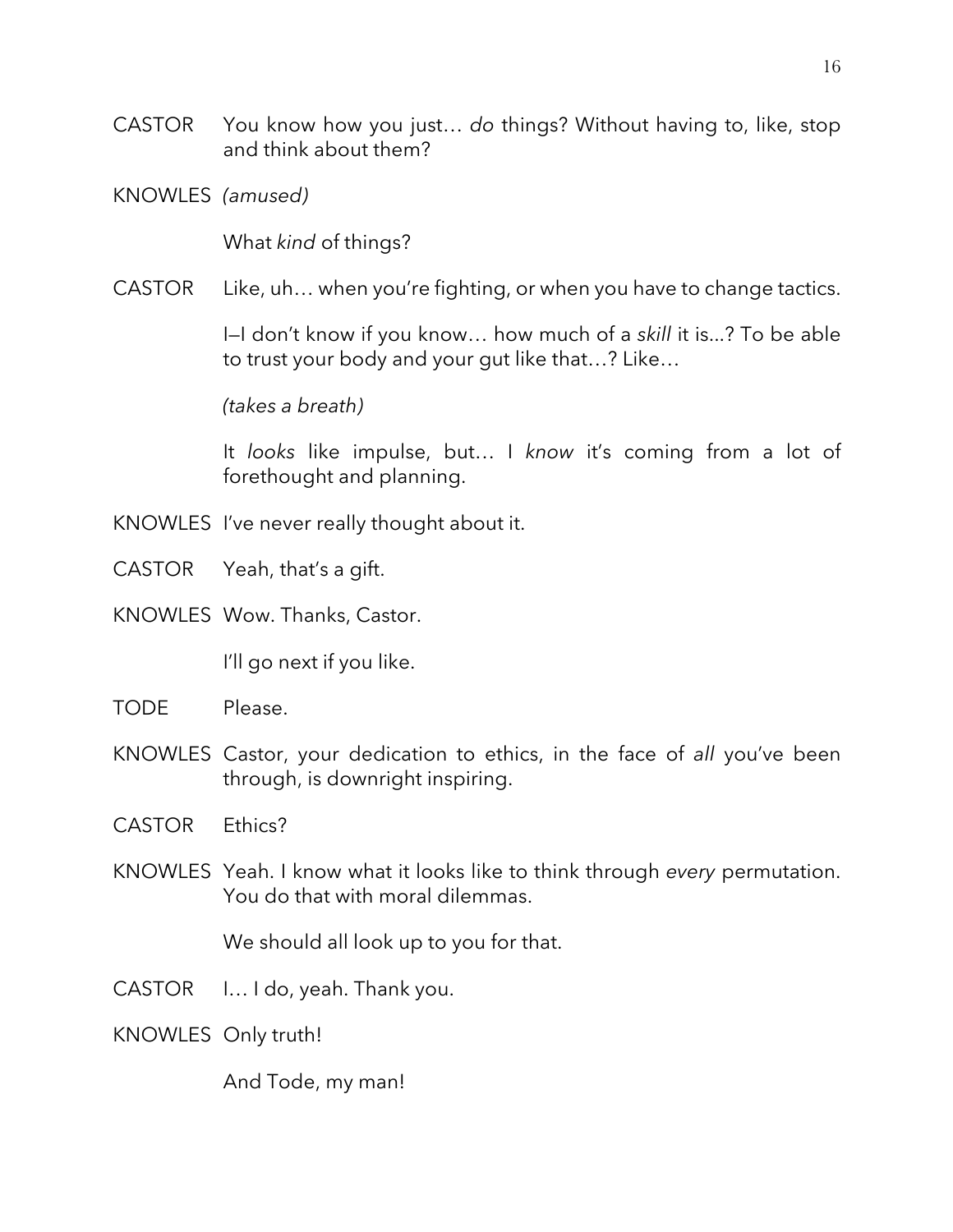I find your infinite wisdom, especially about the things that *I* want no part in, extremely impressive! And very clearly not just a result of age… but of real compassion.

TODE *(touched)*

You are exceptionally good at complimenting.

KNOWLES *(chuckles)*

Is that my compliment?

- TODE No, I shall think of a better one!
- ROSIE You *are* good at this!
- KNOWLES Maybe we should all compliment each other more often. There's no reason not to say what's on our minds!
- TODE Ah… I know what I find most admirable about *you:* your integrity.

I appreciate how you not only stand by what you believe in, but always strive to meet your own standards, and… *adapt* if your standards are found… wanting.

- KNOWLES That means a lot coming from you.
- TODE It's true.

And equally true is that I value your integrity, Zara.

ZARA *(skeptical)*

What are you talking about?

- TODE You have a strict moral code that you stick to *unfailingly.* You are dependable in that way.
- ROSIE Moral code? Really?

#### TODE Part and parcel is steadfast care for the innocent!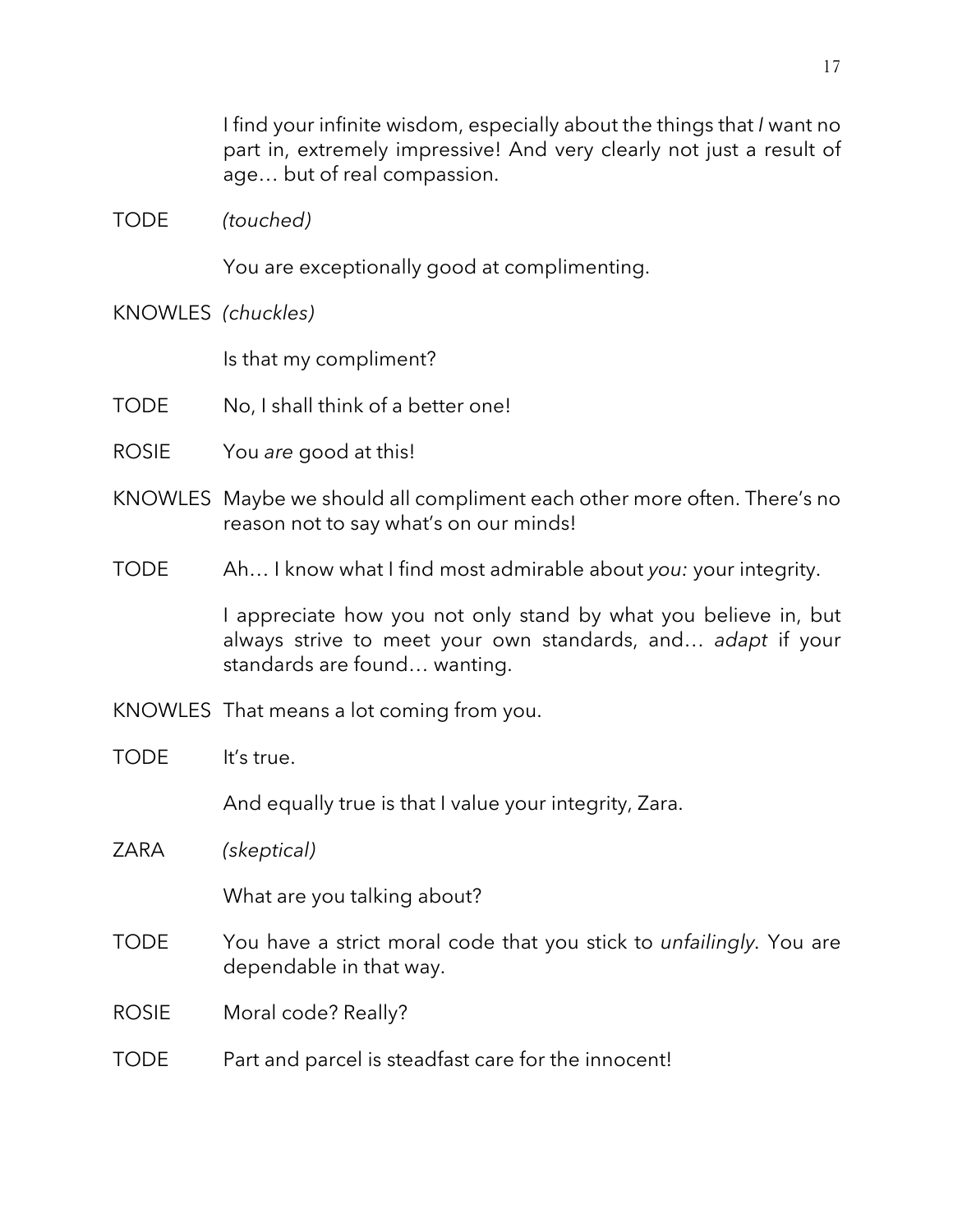- KNOWLES You know what? That's true. When we found that kid lost in the woods…?
- ZARA Nib.
- CASTOR I mean, you follow your own rules, but… they're good rules!
- ROSIE Oh, she is… *so* uncomfortable.
- KNOWLES *(unapologetic)*

Sorry, Zara. Your turn.

# AUDIO (16:37): A LONG PAUSE.

| ZARA         | Rosie?                                                                       |
|--------------|------------------------------------------------------------------------------|
| <b>ROSIE</b> | (excitedly, relishing)                                                       |
|              | Yes?                                                                         |
| ZARA         | Don't make fun of me.                                                        |
| <b>ROSIE</b> | I would never.                                                               |
| <b>ZARA</b>  | (slowly, awkwardly)                                                          |
|              | Hrayretilen miransha rish nulwishilen alsha tholish.                         |
| <b>ROSIE</b> | (snorts)                                                                     |
| <b>ZARA</b>  | (hurt)                                                                       |
|              | I told you not to make fun of me!                                            |
| <b>ROSIE</b> | No, no! I-I wasn't, I promise! I just You're speaking Wood Elvish,<br>right? |
| ZARA         | Yeah? I thought it was similar enough to Drow                                |
| <b>ROSIE</b> | It is! It's just that "tholish" means like fizzy, in Drow.                   |
| <b>ZARA</b>  | You know what I meant!                                                       |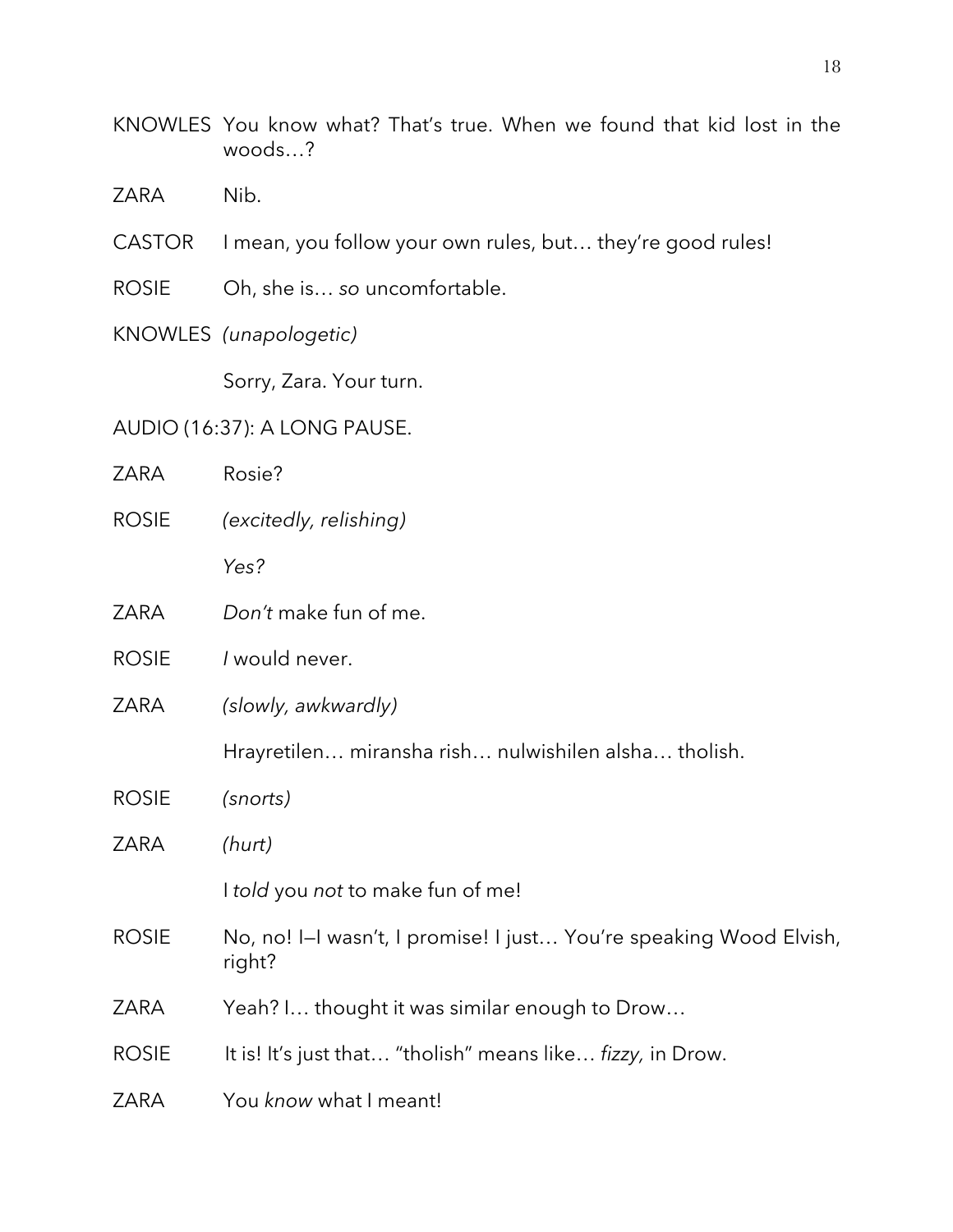*(sincerely)*

Thank you.

- ZARA Sure.
- ROSIE And you *are* my friend, and I love *all* my friends.
- ZARA *(pointedly)*

Anyway…

Tode?

- TODE If you're not comfortable saying things out loud... Feel free to speak another language to me.
- ZARA Between Knowles and Rosie, that's not going to work.
- CASTOR Oh, then…

# AUDIO (17:47): PAUSE.

- ZARA Then, *what?*
- CASTOR Nothing, I…

*(with self-deprecating, fake cheer)*

*(continued)*

…ask you too many personal questions as it is!

*(glum)*

Don't… worry about it.

# ZARA *(resigned sigh)*

*Fine.*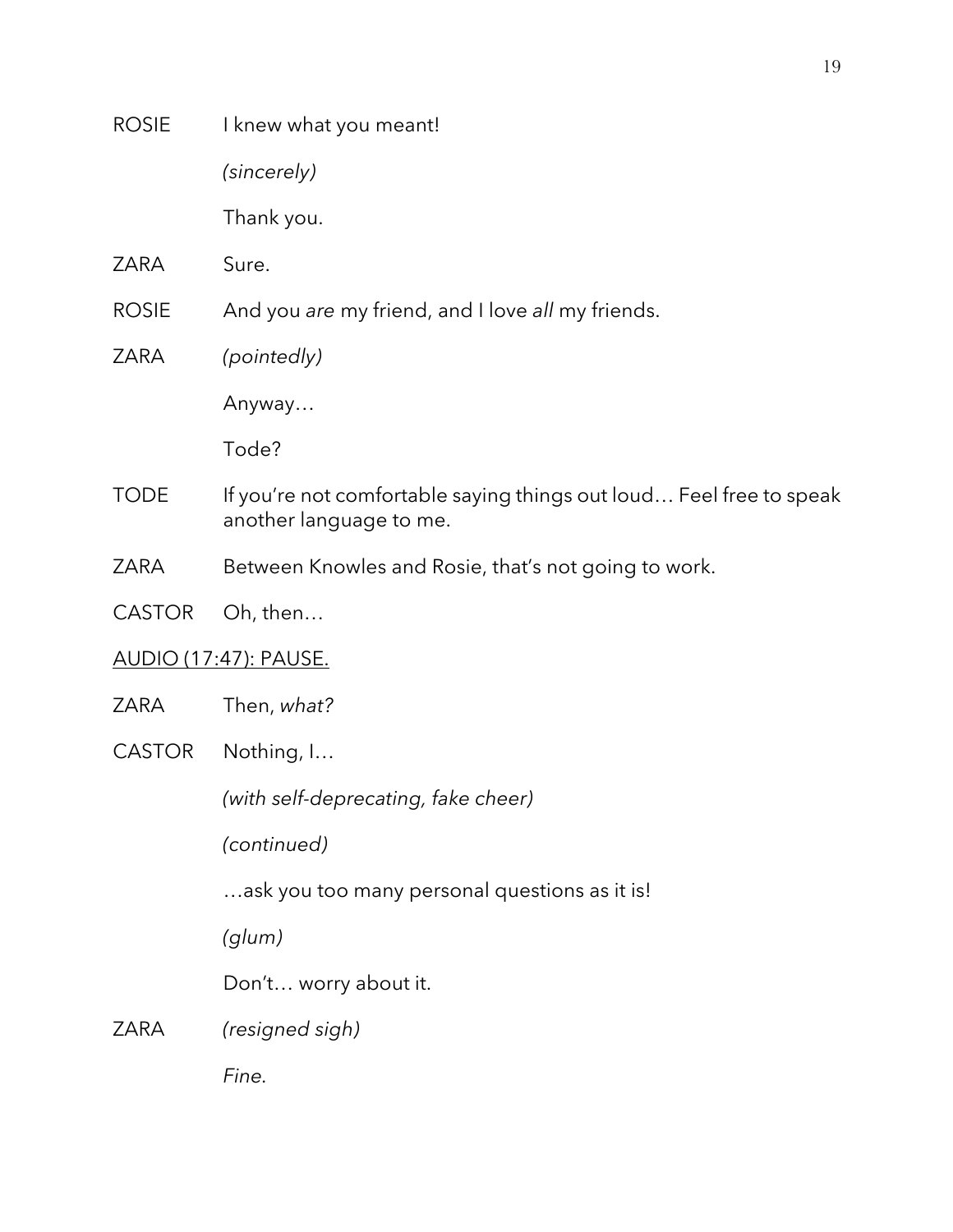Ghanoost kesh zewick pser zri, Tode.

- TODE High praise indeed!
- ROSIE Was that Infernal?
- KNOWLES How did you even *learn* Infernal?
- ZARA I don't know *how* I know it, I just… know it.
- CASTOR Wow, my pronunciation is *really* bad!
- ZARA *(darkly)*

You *understood* that?

- CASTOR Uh… Yes. Sorry.
- KNOWLES Gods forbid you be a *little* vulnerable!
- ROSIE I... think my potion is wearing off.
- CASTOR Lucky *you.*
- ZARA *(tartly)*

Was *that* what this whole thing was about? Being *vulnerable* with each other?

- KNOWLES I mean… Would you have done it if I had phrased it like that?
- TODE You are correct, though. We are all of us a bit stubborn or… *very* stubborn, in some cases…

But, if we are friends… we must necessarily expose weaknesses to each other.

- ZARA As if we haven't done plenty of *that* already!
- TODE Unwillingly, yes. *Willingly* is something else altogether. That's what real connections are made of.

## AUDIO (19:08): A LONG PAUSE.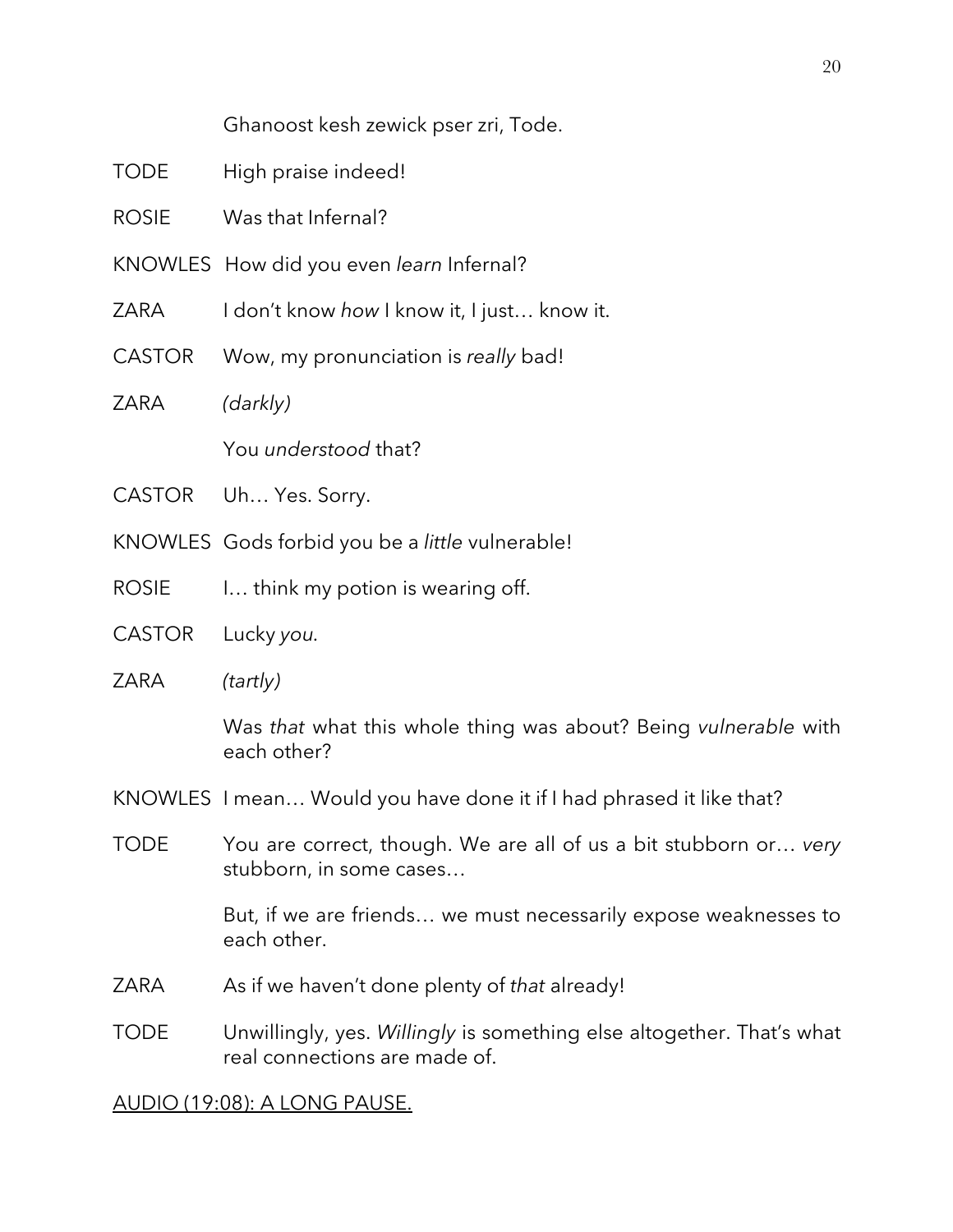| ZARA                                           | (groans)                                                                        |  |
|------------------------------------------------|---------------------------------------------------------------------------------|--|
|                                                | Fine, Rosie. Go ahead. I know you want to.                                      |  |
| <b>ROSIE</b>                                   | (in a rush)                                                                     |  |
|                                                | Zara said I was cool!                                                           |  |
| <b>ZARA</b>                                    | I did not say "cool".                                                           |  |
| <b>ROSIE</b>                                   | You said "tholish", which is Wood Elf for cool!                                 |  |
| <b>CASTOR</b>                                  | I feel like Zara is also very cool, so that means even more coming<br>from her. |  |
| <b>ROSIE</b>                                   | Right?                                                                          |  |
| <b>ZARA</b>                                    | (Hatly)                                                                         |  |
|                                                | Is it me? Are you in love with me?                                              |  |
| <b>CASTOR</b>                                  | Stop asking me!                                                                 |  |
| <u>SFX (19:37): DOOR CREAKS OPEN AND SHUT.</u> |                                                                                 |  |
| <b>GLINDIS</b>                                 | Alright, young dwarf! This should be a proper healing potion.                   |  |
| <b>TESSA</b>                                   | And you're sure this time?                                                      |  |
| <b>GLINDIS</b>                                 | (exasperated)                                                                   |  |
|                                                | You will note that the cork is colored green!                                   |  |
| <b>CASTOR</b>                                  | Thank you. Will this fix the love potion too?                                   |  |
| <b>GLINDIS</b>                                 | (theatrical)                                                                    |  |
|                                                | Alas, much like life, the only fix for that is time.                            |  |
| <b>CASTOR</b>                                  | (long-suffering)                                                                |  |
|                                                | Okay, thank you.                                                                |  |
|                                                |                                                                                 |  |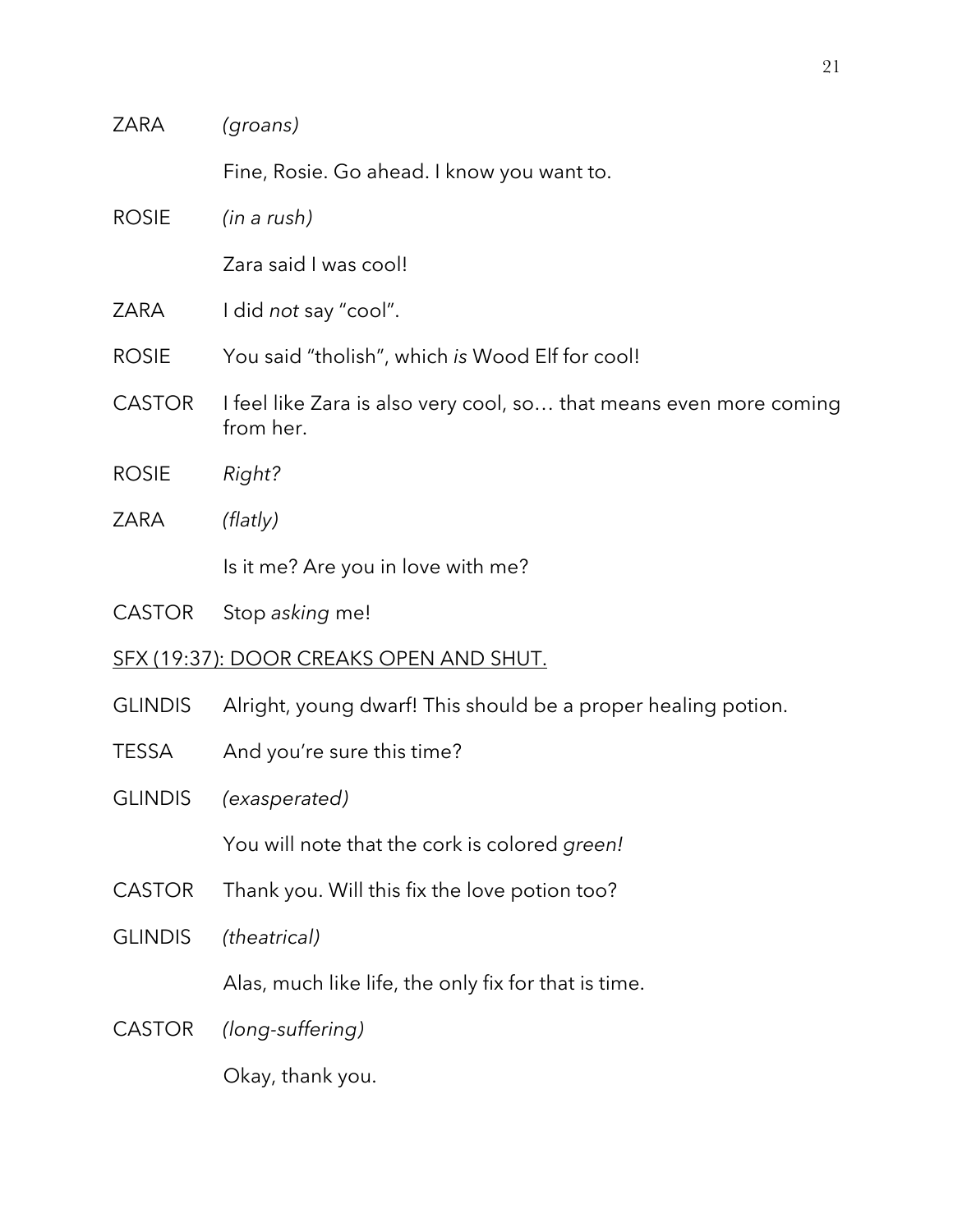## SFX (20:00): A SOFT POP AS THE CORK IS REMOVED FROM GLASS BOTTLE.

- ROSIE Okay, I have a question! Isn't there a way to make love potions permanent?
- GLINDIS Not quite… *permanent,* but the way it works in your system, your own brain will perpetuate the chemical process if the potion is supplemented by a kiss.
- ZARA These are *very* unethical.
- GLINDIS They weren't meant for consumption, mind.
- KNOWLES Is that potion working, Castor?
- CASTOR Uh… yeah, actually! This feels *way* better. Thank you so much!
- KNOWLES We'll take five.
- GLINDIS I'll brew up a batch! Should take me an hour or so!
- TESSA Would you like a hand?
- GLINDIS I would! If you're not too busy.
- TESSA Sadiyah has it handled.

*(loudly)*

Sadiyah! Do you have it handled?

SADIYAH *(distant)*

*(sweetly)*

Of course, Tessa.

## SFX (20:49): DOOR CREAKS OPEN AND SHUT.

- KNOWLES Sadiyah sure does have it handled!
- ROSIE It'll still be pretty early in an hour, right?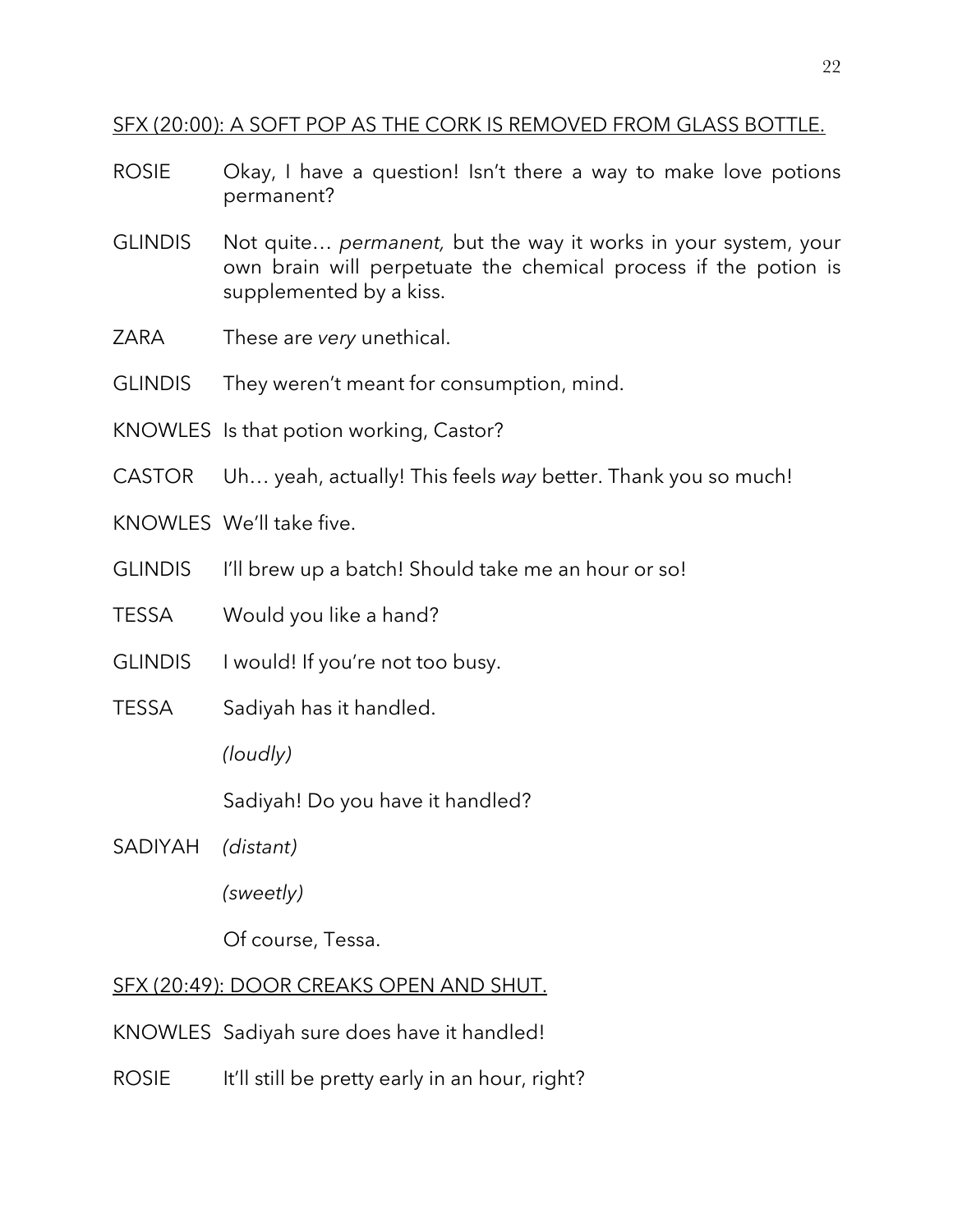ZARA You think we can make some headway catching up with Max?

KNOWLES I like the sound of this! Castor?

CASTOR I'm game!

KNOWLES Great! We'll set off as soon as we've got our potions.

# AUDIO (21:06): A PAUSE.

| ZARA          | (suddenly)                                                                                        |
|---------------|---------------------------------------------------------------------------------------------------|
|               | (quickly)                                                                                         |
|               | Okay, but who are you in love with?                                                               |
| <b>CASTOR</b> | No! Not answering!                                                                                |
| ZARA          | You have to make sure you don't lengthen the effects of the potion!                               |
| <b>CASTOR</b> | (sarcastic)                                                                                       |
|               | Yes! Because I'm well known for going around and kissing people<br>on the lips, indiscriminately! |
| <b>TODE</b>   | (amused)                                                                                          |
|               | Now that would be a way to really bring us together as a team.                                    |
|               |                                                                                                   |

CASTOR No!

AUDIO (21:28): BACKGROUND SOUNDS OF TAVERN FADE AWAY.

# **(21:30) OUTRO**:

# **(21:30) NEXT TIME ON…**

# AUDIO (21:31): INN BETWEEN THEME PLAYS IN THE BACKGROUND.

TESSA Next time, on Inn Between…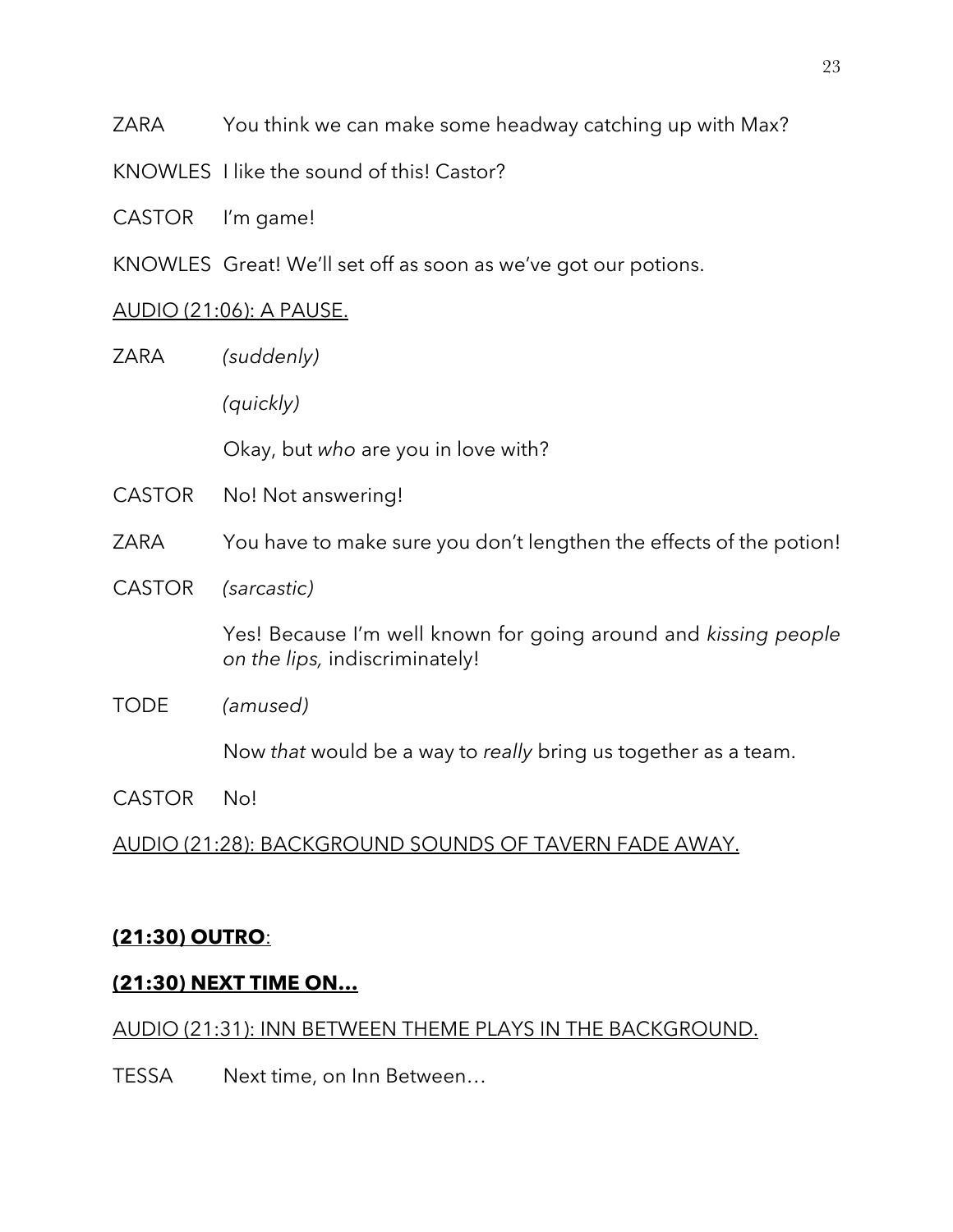KNOWLES If Killiker stole our map, then he and the others *know* our shortcuts.

- ROSIE They don't know *all* of our shortcuts!
- CASTOR *(echoing through a cavernous space)*

Are you sure about this?

SFX (21:47): CRACKLING AND SCUTTLING SOUNDS AS IF SCRATCHING ALONG STONE.

# **(21:52) CREDITS:**

HANNAH This episode, "The Potion", was written and directed by Hannah Wright with assistant director William Wright. The show is produced and edited by Katherine Ayers.

> Castor is Caleb Del Rio. Zara is Quin Leigh. Tode is Anthony Morales. Rosie is Lucille Valentine and Knowles is JV Hampton-VanSant. The voice of Tessa is Hannah Wright.

> This episode featured the voice of special guest Eleanor Anwen as Glindis. You can hear more of their work on *The Waystation.*

> Our theme song is by Eli Hamada McIlveen and our artwork is by Gabrielle Buxman. Our transcriber is Ria Couoh.

> Transcripts for this and every episode can be found on our website, thegoblinshead.com.

> Find and follow us on Twitter, @inn\_between. Or support us on Patreon, at patreon.com/thegoblinshead.

> If you like the show, take up potion brewing and experiment on your friends! Or leave us a review.

Thanks for listening!

AUDIO (22:45): MUSIC ENDS.